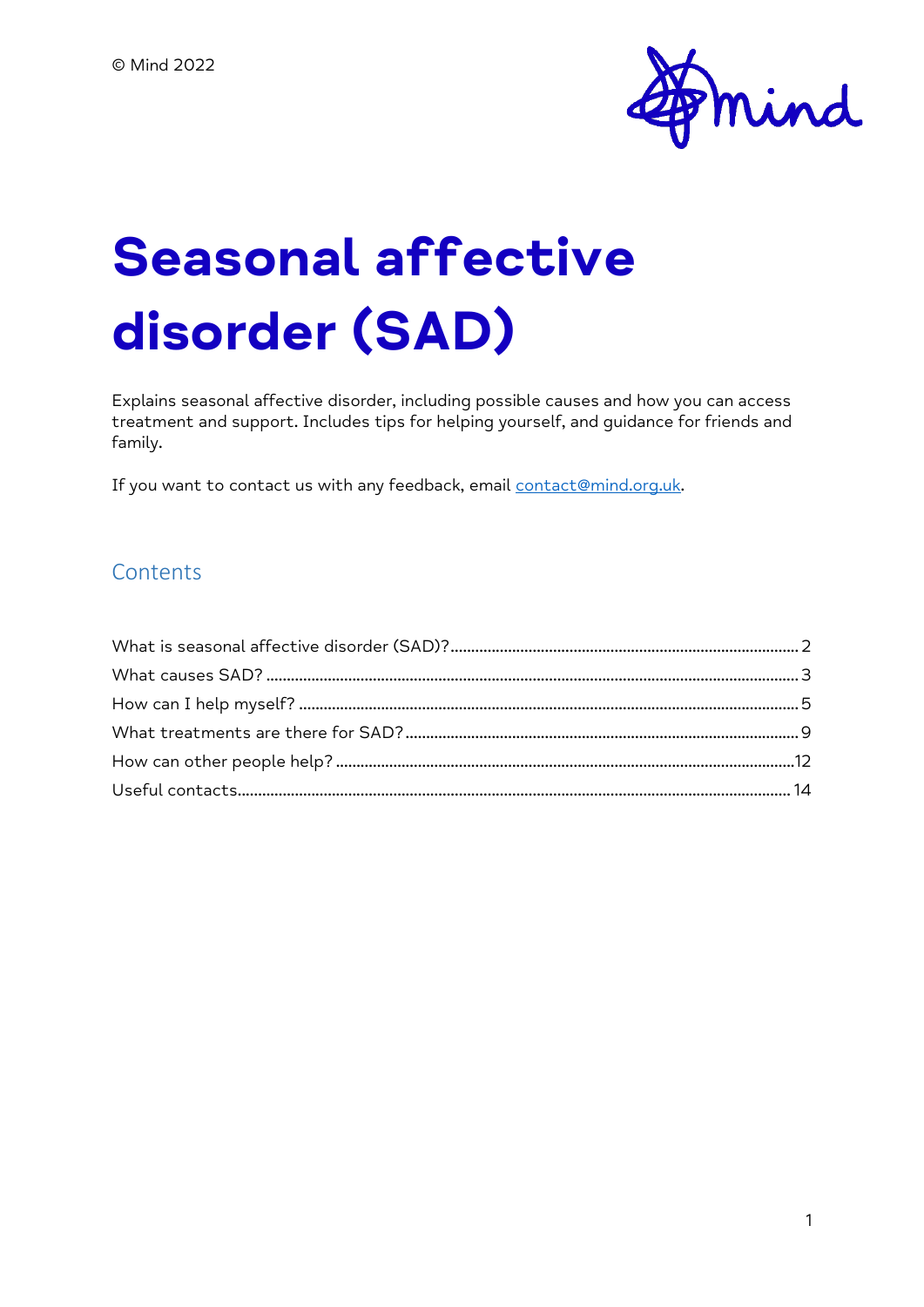# <span id="page-1-0"></span>**What is seasonal affective disorder (SAD)?**

Seasonal affective disorder (SAD) is a type of [depression](https://www.mind.org.uk/information-support/types-of-mental-health-problems/depression/) that you experience during particular seasons or times of year. Depression is a low mood that lasts for a long time, and affects your everyday life.

If you have SAD, you'll experience depression during some seasons in particular, or because of certain types of weather or temperature. You can experience it in winter or summer.

#### "It's like having your own portable black cloud."

It's common to be affected by changing seasons and weather, or to have times of year when you feel more or less comfortable. For example, you might find that your mood or energy levels drop when it gets colder or warmer, or notice changes in your sleeping or eating patterns.

But if your feelings are interfering with your everyday life, it could be a sign that you have depression. And if they keep coming back at the same time of year, doctors might call this seasonal affective disorder (SAD) or 'seasonal depression'.

"In the weeks before the clocks go back, I start to feel sluggish and down. It's harder to keep to my morning routine of going out for a walk before breakfast because it's wet, cold and dark."

#### **What are the symptoms of SAD?**

If you have SAD, you might experience some of the signs and symptoms below. But it's different for different people, and can vary season to season, so you might also have other kinds of feelings which aren't listed here:

- Lack of energy
- Difficulty concentrating
- Not wanting to see people
- Feeling sad, low, tearful, guilty or hopeless
- Feeling [anxious,](https://www.mind.org.uk/information-support/types-of-mental-health-problems/anxiety-and-panic-attacks/) [angry](https://www.mind.org.uk/information-support/types-of-mental-health-problems/anger/) and agitated
- Being more prone to physical health problems, such as colds, infections or other illnesses
- [Sleeping too much,](https://www.mind.org.uk/information-support/types-of-mental-health-problems/sleep-problems/) or difficulty waking up (common with SAD in winter)
- [Sleeping too little,](https://www.mind.org.uk/information-support/types-of-mental-health-problems/sleep-problems/) or waking up a lot (common with SAD in summer)
- Changes in your appetite, for example feeling hungrier or not wanting to eat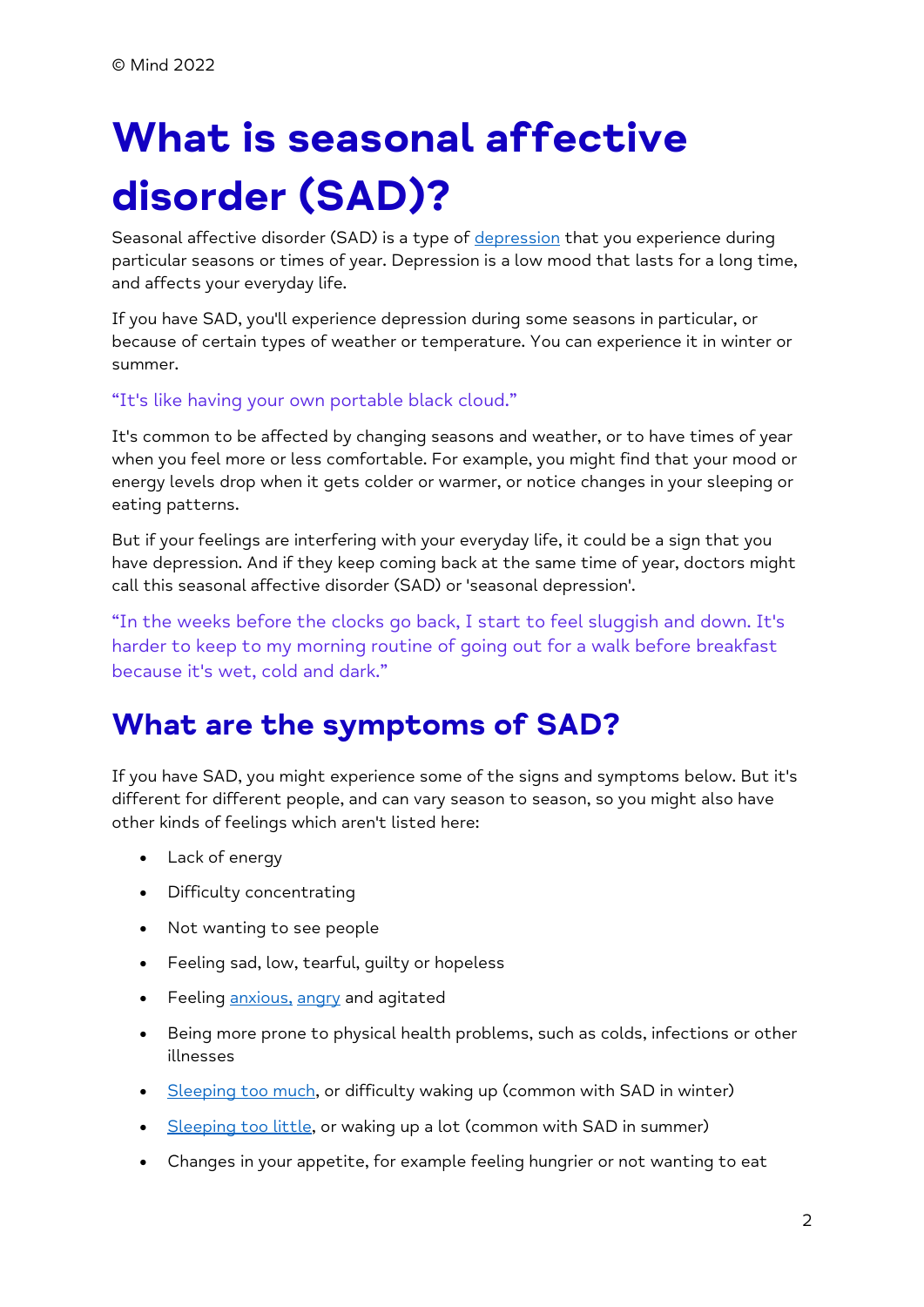- Losing interest in sex or physical contact
- [Suicidal feelings](https://www.mind.org.uk/information-support/types-of-mental-health-problems/suicidal-feelings/)
- Other [symptoms of depression](https://www.mind.org.uk/information-support/types-of-mental-health-problems/depression/symptoms/)

If you also have other [mental health problems,](https://www.mind.org.uk/information-support/a-z-mental-health/) you might find that things get worse at times when you're affected by SAD.

If you feel unable to keep yourself safe, it's a mental health emergency.

[Get emergency advice](https://www.mind.org.uk/information-support/guides-to-support-and-services/crisis-services/getting-help-in-a-crisis/)

"I just can't stay awake and the thought of having to go out, stay awake, make conversation. I just can't do it."

# **Are there common misconceptions about SAD?**

Lots of people have heard of SAD, but this doesn't mean that they understand what it's like or how you're affected. It doesn't mean you 'just feel a bit low in winter'. There are many factors that can cause it or make it worse, and it can affect your life just as much as other types of depression.

It can be frustrating and upsetting if people don't understand this, but it's important to remember that you are not alone.

See our information on [stigma and misconceptions](https://www.mind.org.uk/information-support/types-of-mental-health-problems/mental-health-problems-introduction/stigma-misconceptions/) for lots of ideas on how to deal with stigma.

# <span id="page-2-0"></span>**What causes SAD?**

The exact causes of SAD aren't clear – a range of different factors are likely to contribute and these can vary a lot between different people.

Research suggests that the causes are similar to [causes of depression,](https://www.mind.org.uk/information-support/types-of-mental-health-problems/depression/causes/) but there are also factors which can lead specifically to SAD.

Possible causes of SAD include:

# **Effects of light**

When light hits the back of your eye, messages go to the part of your brain that controls sleep, appetite, sex drive, temperature, mood and activity. If there isn't enough light, these functions can slow down and gradually stop.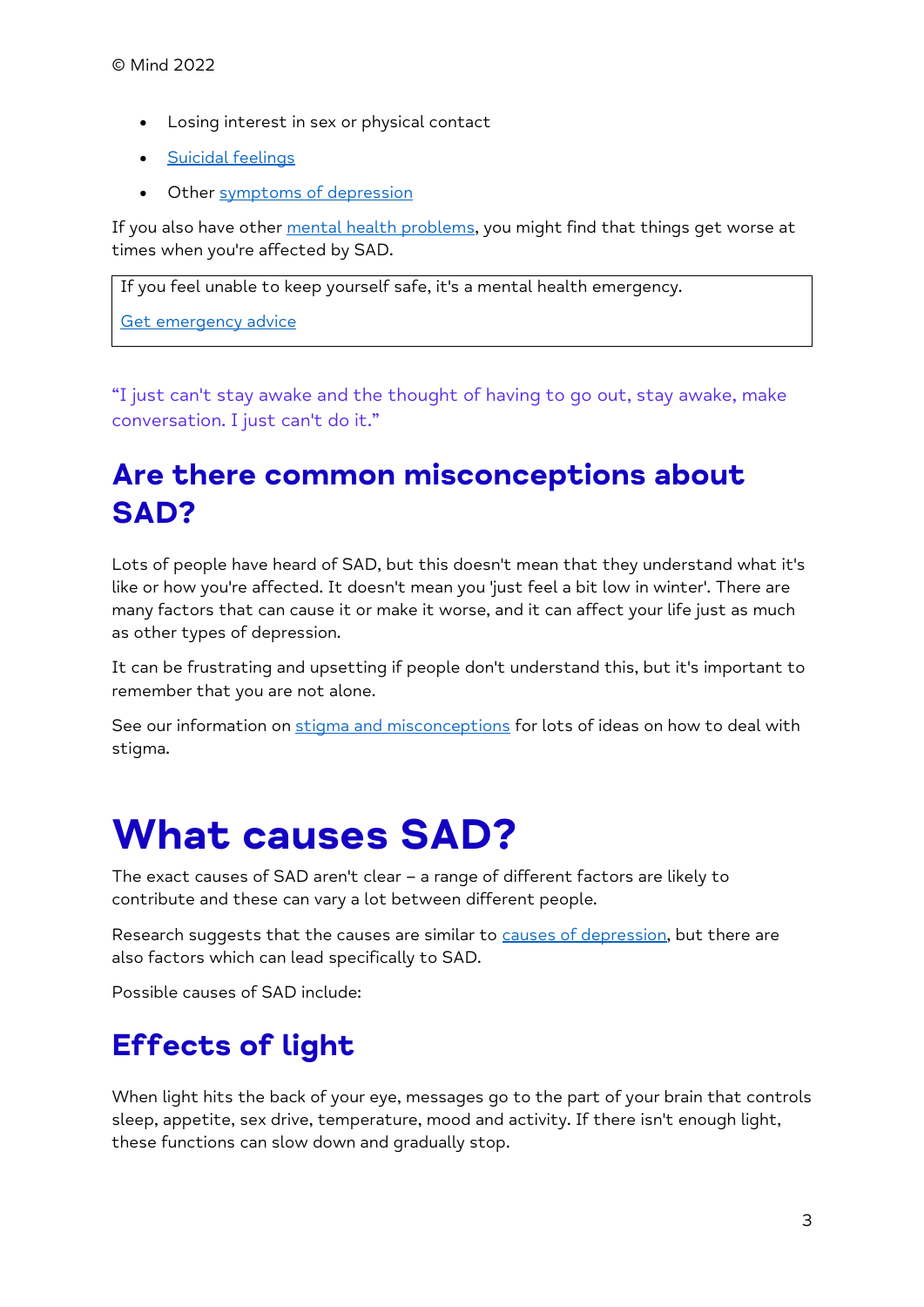Some people seem to need a lot more light than others. This may mean they're more likely to get SAD during the winter months.

"It's like someone has switched off the light suddenly. I'm plunged into darkness, which paralyses me and keeps me pinned down to my bed."

### **Disrupted body clock**

Your brain sets your body clock by the hours of daylight. One theory is that if you experience SAD in the winter, this part of your brain isn't working in the same way.

This could mean your body clock is out of sync with daylight, leading to tiredness and depression. Some researchers think this is because your sleep pattern starts at a different time.

#### **Is SAD more common in certain countries?**

SAD is thought to be more common in countries where there are greater changes in the weather and in daylight hours during different seasons. This includes England and Wales.

"The evening is endless. I would watch the clock and feel trapped in the dark."

## **Problems with melatonin and serotonin levels**

When it's dark, your brain produces a hormone called melatonin which helps your body get ready for sleep. The levels of serotonin, a brain chemical that affects your mood, are also affected by how much sunlight you get.

Some people with winter SAD seem to produce **higher levels of melatonin** and **lower level of serotonin** during winter. Research suggests these can contribute to winter SAD, but the exact relationship between them isn't clear.

"When winter comes and I feel the change in the seasons, I feel more drained. I find it very hard to motivate myself into getting dressed or out of bed."

#### **Weather and temperatures**

We all have different experiences of particular seasons and types of weather. You might feel particularly uncomfortable in hotter or colder temperatures, which could contribute to you developing depression (or any existing depression worsening) at those times.

While more people are aware of SAD happening in winter, some people have more difficulty in warmer weather. Some studies have suggested that summer SAD is linked to higher temperatures and humidity. But more research is needed to understand why.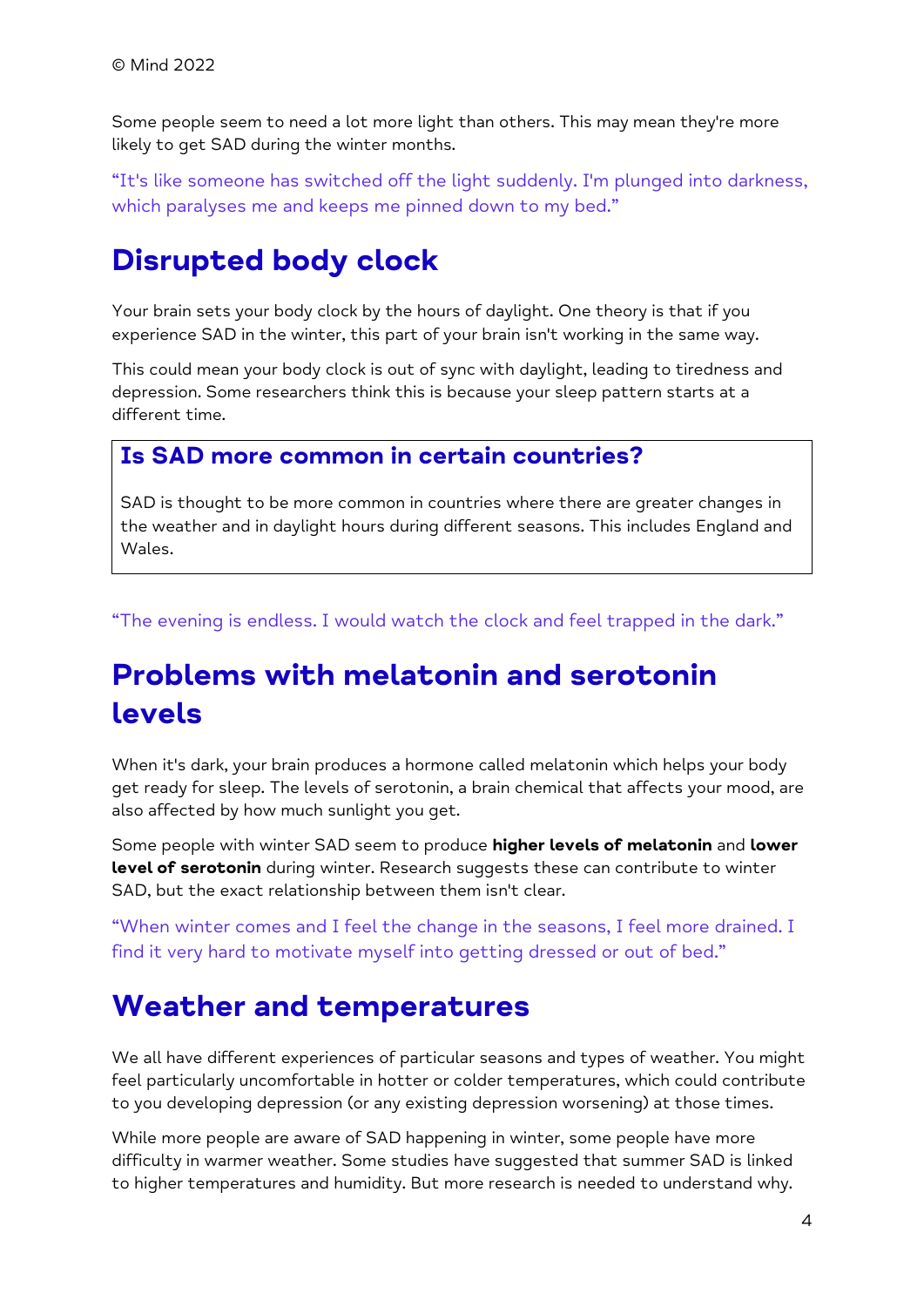"Sunshine and heat make me feel defensive, misanthropic, angry, anxious, resentful and impatient. I don't want to see anyone, go anywhere or do anything. Even bright, low winter light depresses me. I feel under siege."

#### **Do stressful times of year cause SAD?**

SAD is diagnosed if your depression has a seasonal pattern. Some of us might have other times of the year, we find especially difficult, such as [Christmas](https://www.mind.org.uk/information-support/tips-for-everyday-living/christmas-and-mental-health/) or [bereavement](https://www.mind.org.uk/information-support/guides-to-support-and-services/bereavement/)  [anniversaries](https://www.mind.org.uk/information-support/guides-to-support-and-services/bereavement/) when we feel depressed. Some [other mental health problems](https://www.mind.org.uk/information-support/a-z-mental-health/) can also have a seasonal pattern, like **bipolar disorder**.

These feelings aren't necessarily a form of SAD but they can still mean that you need extra support at certain times of year.

<span id="page-4-0"></span>Our [self-care tips](https://www.mind.org.uk/information-support/types-of-mental-health-problems/seasonal-affective-disorder-sad/self-care/) for SAD have some suggestions for you to think about, and our resources on coping with [loneliness](https://www.mind.org.uk/information-support/tips-for-everyday-living/loneliness/) and [stress](https://www.mind.org.uk/information-support/types-of-mental-health-problems/stress/) may also be helpful.

# **How can I help myself?**

Living with SAD can be difficult, but there are lots of things you can do to help yourself cope. Here are some suggestions for you to consider.

Different things work for different people at different times, so if something doesn't feel possible just now try not to put pressure on yourself. You can always try something else or come back to it another time.

For example:

#### **Winter SAD - practical day-to-day tips**

If SAD affects you during winter, there are particular things you could try that might help. You could:

- **Make the most of natural light.** It might help to spend time in natural light, for example going for walks, spending time in parks or gardens, or simply sitting near a window. This seems to be helpful if you experience SAD in winter.
- **Plan ahead for winter.** For example, try to make meals in advance and freeze them if you know you are likely to lack the energy to do this during the most difficult period.

"I try to get some natural light during the day just by being outside, maybe tidying up the garden or taking my dog for a walk. Exercise in natural light is really helpful."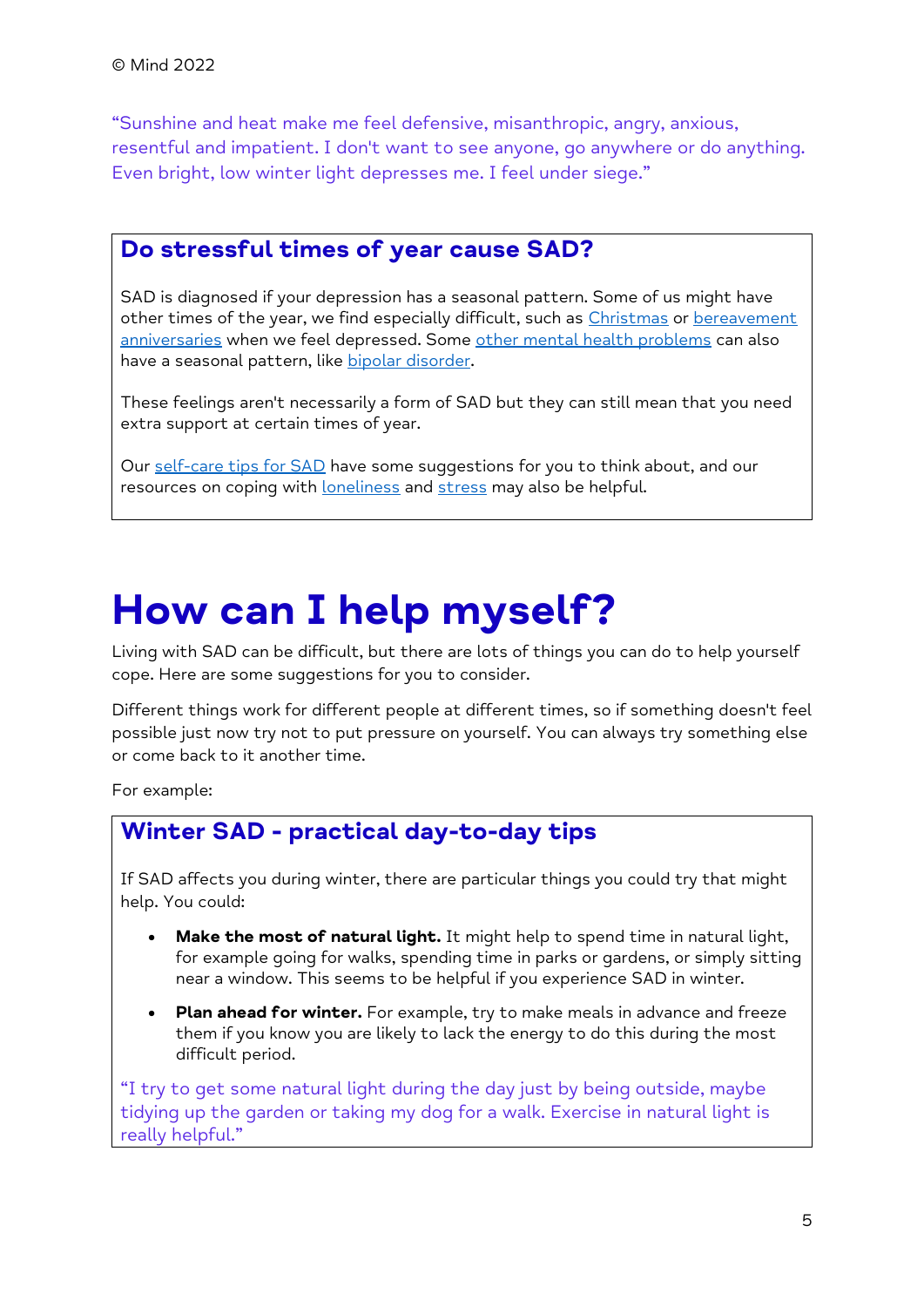#### **Summer SAD - practical day-to-day tips**

If SAD affects you during hot weather, there are particular things you could try that might help. You could:

- **Drink plenty of water** so that you stay hydrated.
- Find ways to keep cool, such as finding shade or wearing loose clothing.
- **Visit indoor places.** Staying inside all the time could make you feel isolated. It could help to try doing activities indoors, like visiting your local library or going to the cinema.
- **Plan ahead for summer.** For example, try to avoid going outside at the hottest times of day where possible.

## **Talk to someone**

It can be hard to reach out when you're not feeling well, but it might help to share how you're feeling. If you don't feel you can talk to the people around you or you need additional support, you could contact a helpline such as:

- **[Samaritans](https://www.samaritans.org/)** open 24 hours a day, 365 days a year to listen to anything that's upsetting you. You can call [116 123](tel:+44-116-123) (free from any phone), email [jo@samaritans.org](mailto:jo@samaritans.org) or [visit some branches in person.](https://www.samaritans.org/branches) You can also call the Welsh Language Line on [0300 123 3011](tel:+44-0300-123-3011) (7pm–11pm every day).
- **[SANEline](http://www.sane.org.uk/what_we_do/support/helpline)** support for people experiencing a mental health problem or supporting someone else. You can call them on [0300 304 7000](tel:+44-0300-304-7000) (4.30pm-10.30pm every day).
- **[Campaign Against Living Miserably \(CALM\)](https://www.thecalmzone.net/)** support for anyone who wants to talk. You can call them on  $0800$  58 58 58 (5pm-midnight every day) or use their [webchat service.](https://www.thecalmzone.net/help/webchat/)

For more options, see our resource on [helplines and listening services.](https://www.mind.org.uk/information-support/guides-to-support-and-services/crisis-services/helplines-listening-services/) Mind's [Infoline](https://www.mind.org.uk/information-support/helplines/) can also help you find services that can support you.

"SAD is like a cold blanket that keeps depression and anxiety wrapped close to me. When I feel I can, I go outside and face the sun, close my eyes and focus on the light and warmth."

# **Keep a diary**

You might find it helps to keep a note of your symptoms, including when they start and if particular things seem to trigger them, including changes in the weather. This could help you notice any patterns.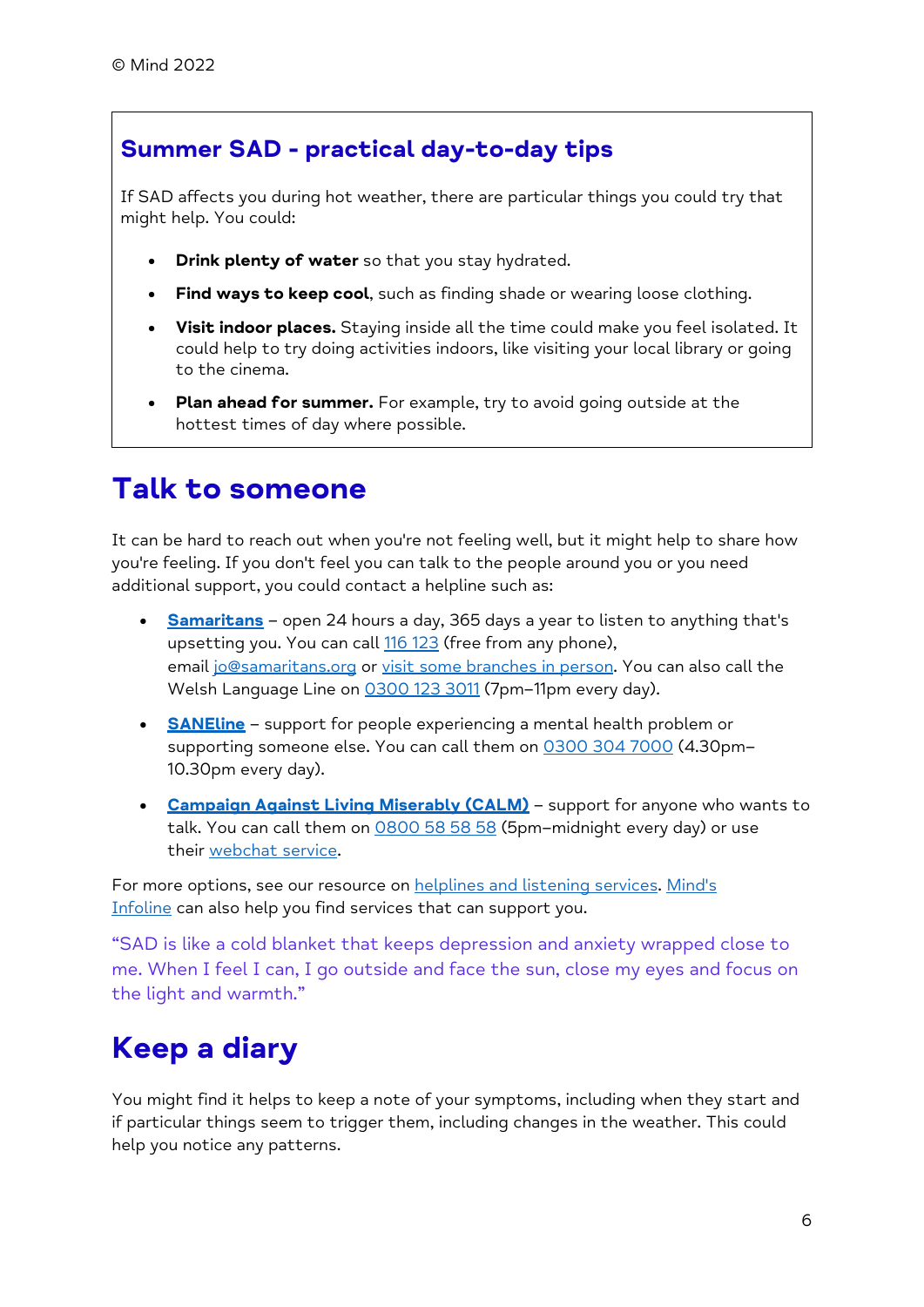You could also make a note of things that feel helpful for you or which seem to make things worse. This can be helpful because SAD affects you at some times and not others, so you might not easily remember these details.

"I keep a daily diary and it's helpful to look back over the years and see how each year I've felt the downward spiral starting."

Plan for difficult times

If you've noticed your symptoms follow a pattern, you may be able to work out when they're most likely to start in the future. This may help you put things in place for those times.

For example, you could:

- **Re-arrange stressful activities** or events for another time.
- **Plan relaxing activities** that might help improve your mood.
- **Plan ahead**, such as stocking up on things you need.
- **Make more spare time to rest** or do things you enjoy.
- **Create a self-care box**.

"December is dark but the festive lights and cheerfulness are an antidote. I now put up my Christmas decorations really early (1st Dec) as a way of coping with my SAD symptoms and stretching out the 'fairy-lights antidote' for a whole month."

# **Try peer support**

[Peer support](https://www.mind.org.uk/information-support/drugs-and-treatments/peer-support/) brings together people who have had similar experiences. Some people find this very helpful.

To find peer support, you could:

- Contact [Mind's Infoline](https://www.mind.org.uk/information-support/helplines/) or your [local Mind](https://www.mind.org.uk/information-support/local-minds/) to see what support there is in your area.
- Ask your GP for details of support groups, and if you live in England you can also contact your [local psychological therapies service.](https://www.nhs.uk/service-search/find-a-psychological-therapies-service/)
- Look for details of groups through organisations like [Depression UK](http://depressionuk.org/index.php/how-we-can-help/find-a-group/) and Rethink [Mental Illness.](https://www.rethink.org/about-us/our-support-groups)
- See if your local library or community centre has details of groups in your area.
- Explore our [peer support directory.](https://www.mind.org.uk/information-support/peer-support-directory/)
- Try an online peer support community like Mind's [Side by Side](https://www.mind.org.uk/information-support/side-by-side-our-online-community/) or SANE's support [forum.](http://www.sane.org.uk/what_we_do/support/supportforum)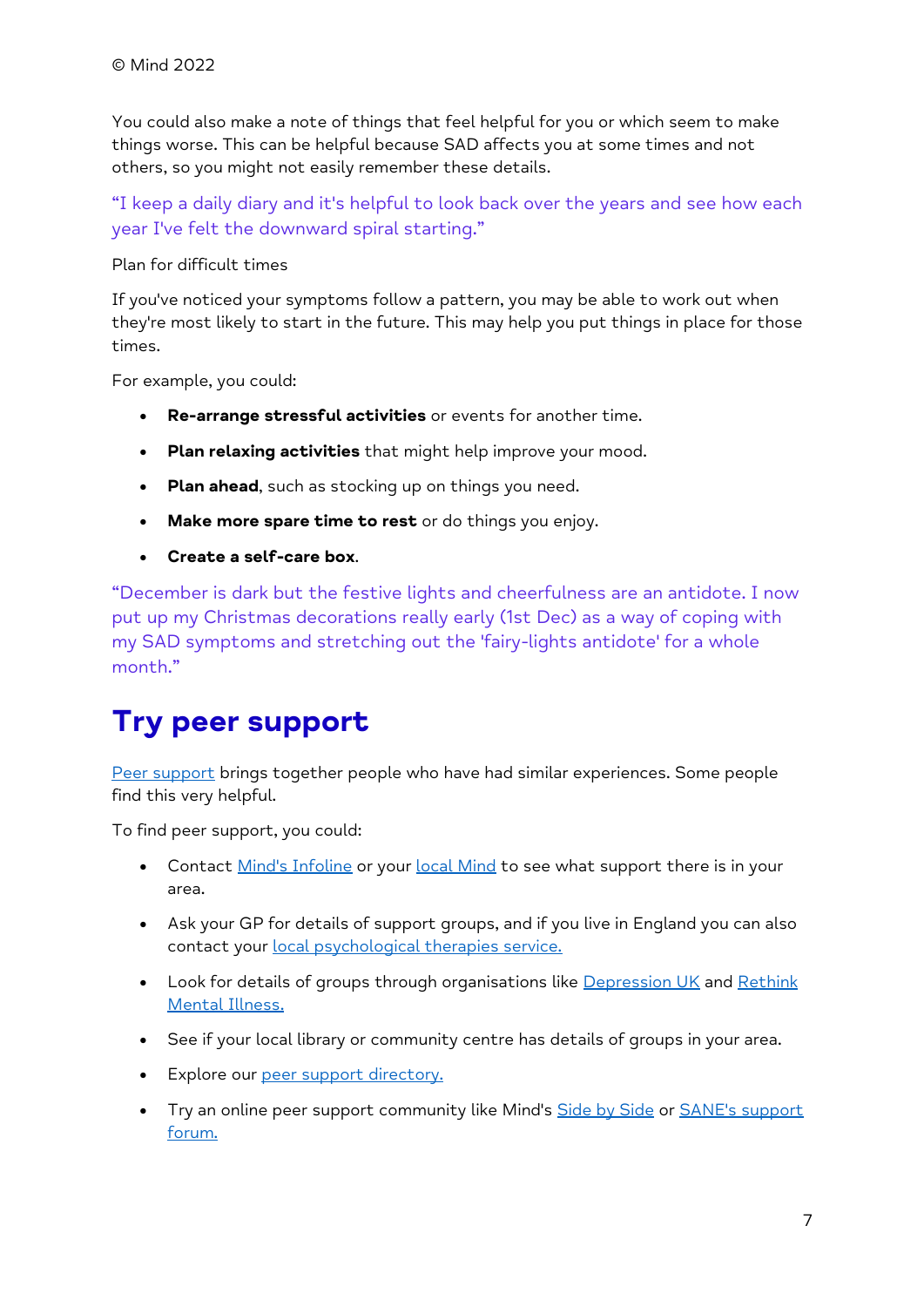If you're seeking peer support on the internet, it's important to look after your online wellbeing. For more information see our resources on [online mental health](https://www.mind.org.uk/information-support/tips-for-everyday-living/online-mental-health/) and peer [support.](https://www.mind.org.uk/information-support/drugs-and-treatments/peer-support/)

"I have a dawn simulator alarm clock which lights up gradually to fill my space in the bedroom with a glow."

## **Learn ways to relax**

- **Manage stress.** It can help to think of ways to manage pressure and build your emotional resilience. See our resource on [how to manage stress](https://www.mind.org.uk/information-support/types-of-mental-health-problems/stress/) for more information.
- **Try some relaxation techniques.** Learning to relax can help you look after your wellbeing when you are feeling stressed, anxious or busy. See our resource on [relaxation](https://www.mind.org.uk/information-support/tips-for-everyday-living/relaxation/) for tips you could try, or see our information on [mindfulness.](https://www.mind.org.uk/information-support/drugs-and-treatments/mindfulness/)
- **Spend time in nature.** Being outside in green space can help you feel more in touch with your surroundings. See our resource on [nature and mental health](https://www.mind.org.uk/information-support/tips-for-everyday-living/nature-and-mental-health/) for more information.

"I get up early, wrap up warm, put on my pedometer and walk in the dark to enjoy the solitude. By the time people are up and about, I'm back home having walked a good few miles and feel so much better for it."

# **Look after your physical health**

Looking after your physical health can make a difference to how you feel emotionally. For example, it can help to:

- **Think about your diet.** Eating regularly and keeping your blood sugar stable can be difficult when you have SAD. But trying your best to manage this where possible could make a difference to your mood and energy levels.
- **Try to do some physical activity.** If you find exercise a challenge remember that even gentle activities like yoga, swimming or walking can be a big boost to your mood. See our resources on [physical activity](https://www.mind.org.uk/information-support/tips-for-everyday-living/physical-activity-and-your-mental-health/) for more information.
- **Get help with sleep problems.** For lots of people who experience SAD, sleeping too little or too much can be a problem. See our resource on coping with sleep [problems](https://www.mind.org.uk/information-support/types-of-mental-health-problems/sleep-problems/) for tips that might help.
- **Try to look after your hygiene.** When you're experiencing SAD, it's easy for hygiene to not feel like a priority. But small things, like taking a shower and getting fully dressed whether or not you're going out of the house, can make a big difference to how you feel.
- **Try to avoid drugs and alcohol.** While you might want to use drugs or alcohol to cope with any difficult feelings, in the long run they can make you feel worse. See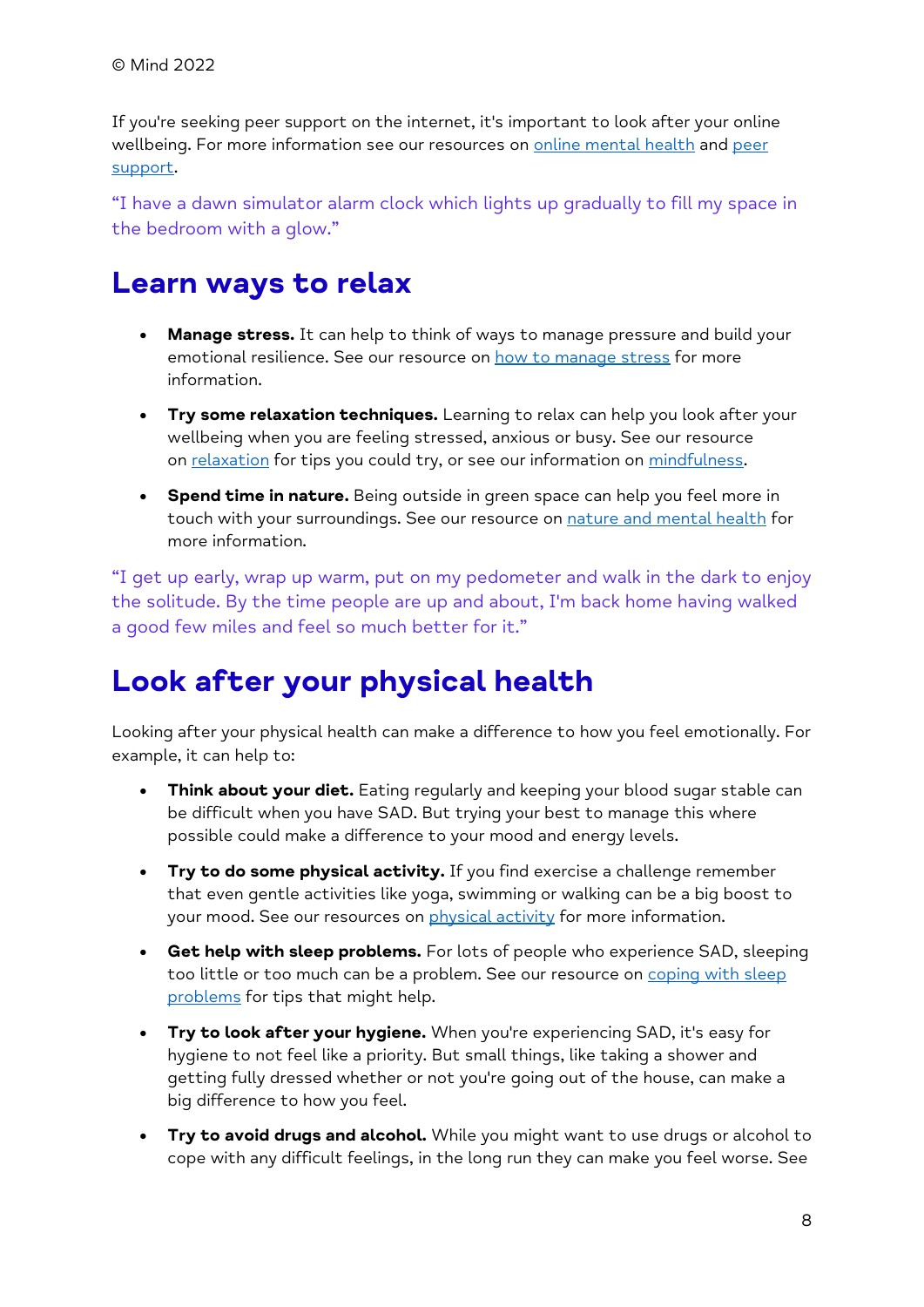our resource on the [mental health effects of recreational drugs and alcohol](https://www.mind.org.uk/information-support/types-of-mental-health-problems/drugs-recreational-drugs-alcohol/) for more information.

"In summer my eyes, skin, throat and muscles ache. I find it difficult to concentrate. I can't take in information, and my short-term memory is unreliable. Evenings come as a relief. I feel my muscles relaxing as the sun goes down."

For more tips on supporting yourself see our resources on [self-care for](https://www.mind.org.uk/information-support/types-of-mental-health-problems/depression/self-care/)  [depression](https://www.mind.org.uk/information-support/types-of-mental-health-problems/depression/self-care/) and [self-care for anxiety.](https://www.mind.org.uk/information-support/types-of-mental-health-problems/anxiety-and-panic-attacks/self-care/)

# <span id="page-8-0"></span>**What treatments are there for SAD?**

Whether or not your depression seems to be seasonal, it's ok to ask for help at any time. You don't need to wait to see if there's a pattern.

### **How can I access treatment?**

The first step is usually to visit your GP. If you're given a diagnosis of SAD, this will be based on your symptoms repeatedly following a seasonal pattern, usually for two or more years.

Or if the seasonal pattern isn't clear yet you can still get help from your GP for symptoms of [depression](https://www.mind.org.uk/information-support/types-of-mental-health-problems/depression/) or [anxiety.](https://www.mind.org.uk/information-support/types-of-mental-health-problems/anxiety-and-panic-attacks/)

Our guide to [seeking help for a mental health problem](https://www.mind.org.uk/information-support/guides-to-support-and-services/seeking-help-for-a-mental-health-problem/) has information about talking to your doctor about your mental health, including [what might happen at the](https://www.mind.org.uk/information-support/guides-to-support-and-services/seeking-help-for-a-mental-health-problem/what-might-happen-at-a-gp-appointment/)  [appointment](https://www.mind.org.uk/information-support/guides-to-support-and-services/seeking-help-for-a-mental-health-problem/what-might-happen-at-a-gp-appointment/) and [making your voice heard.](https://www.mind.org.uk/information-support/guides-to-support-and-services/seeking-help-for-a-mental-health-problem/making-yourself-heard/)

"I was well into adulthood before I began to recognise a pattern. Initially I noticed that I often took more sick leave from my job in the winter months."

The National Institute for Health and Care Excellence (NICE) guidelines say you should be offered the same types of treatments for SAD as for other types of depression, including talking therapies and medication.

This is because there isn't currently enough evidence to show whether or not particular treatments help with SAD.

You can read the [full guidelines on the NICE website,](https://www.nice.org.uk/guidance/cg90/ifp/chapter/About-this-information) including [recommendations on](https://www.nice.org.uk/guidance/cg90/ifp/chapter/Treatments-for-moderate-or-severe-depression#treatment-for-people-with-seasonal-depression)  [treating SAD.](https://www.nice.org.uk/guidance/cg90/ifp/chapter/Treatments-for-moderate-or-severe-depression#treatment-for-people-with-seasonal-depression) This information uses the term 'seasonal depression' to describe SAD.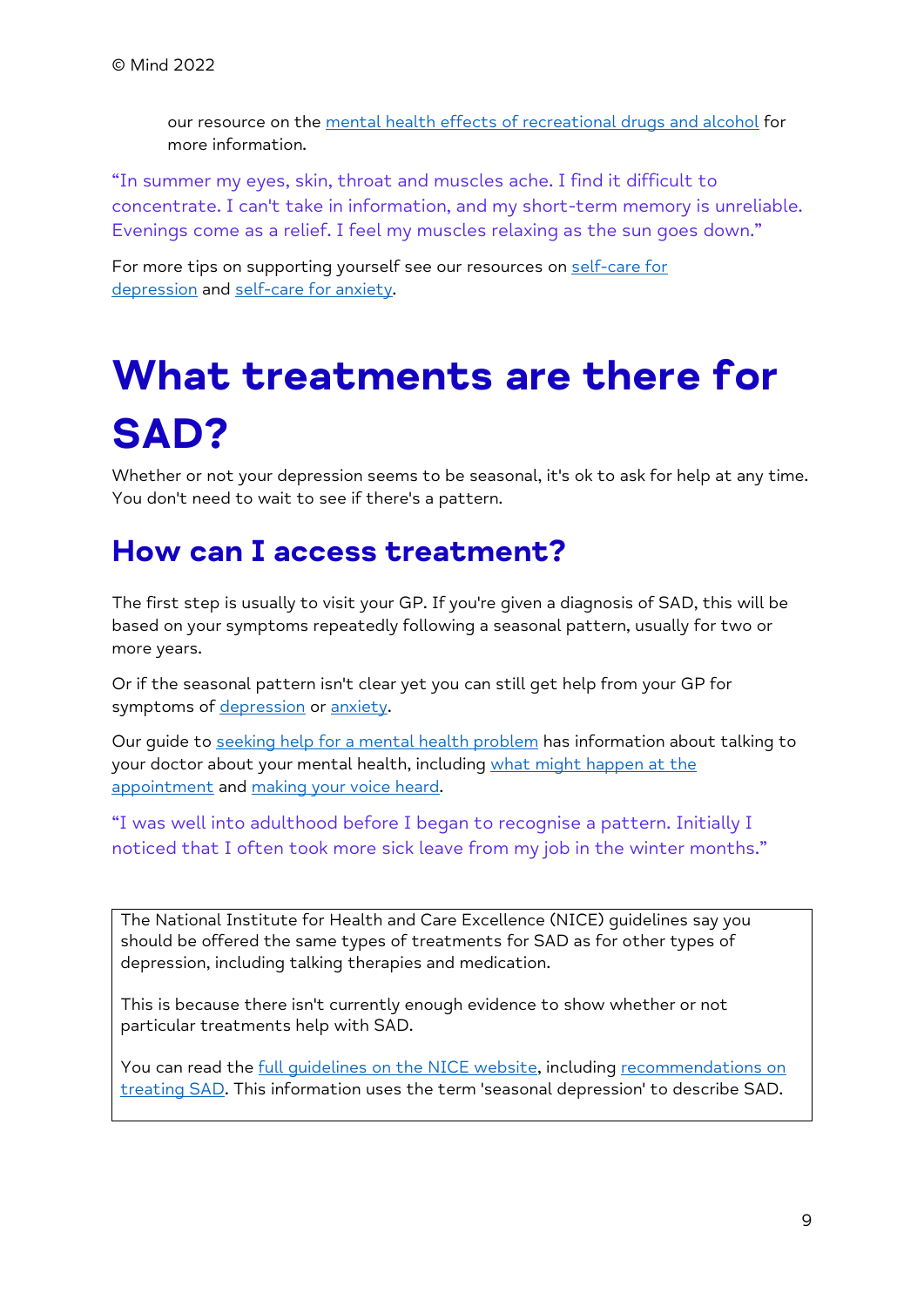# **Talking therapies**

There are many different talking therapies that can be effective in treating depression. See our resources on [treatment for depression](https://www.mind.org.uk/information-support/types-of-mental-health-problems/depression/treatments/) and [talking therapies and counselling](https://www.mind.org.uk/information-support/drugs-and-treatments/talking-therapy-and-counselling/) for more information and how to access them, including through the NHS, charities or privately.

"My energy levels fluctuated between autumn/winter and spring/summer. I absolutely dreaded the onset of darker days and felt that I was literally shutting down."

# **Medication**

You might be offered an antidepressant, either on its own or in combination with talking therapy. This will most commonly be a [selective serotonin reuptake inhibitor \(SSRI\).](https://www.mind.org.uk/information-support/drugs-and-treatments/antidepressants/about-antidepressants/#SelectiveSerotoninReuptakeInhibitorsSSRIs) Your GP might recommend you start taking them a few weeks before the season when your symptoms normally begin.

Our resources on [treatment for depression](https://www.mind.org.uk/information-support/types-of-mental-health-problems/depression/treatments/) and [antidepressants](https://www.mind.org.uk/information-support/drugs-and-treatments/antidepressants/) have more information.

"Antidepressants have helped to put me in a place where I was more able to cope with counselling. This required a lot of hard work and I had to accept a completely different way of thinking."

Medication really helps some people but isn't right for others. Before deciding to take any drug, it's important to make sure you have all the facts you need to make an informed choice.

See our resources on [things to consider before taking medication](https://www.mind.org.uk/information-support/drugs-and-treatments/medication/before-taking-medication/) and your right to [refuse medication](https://www.mind.org.uk/information-support/drugs-and-treatments/medication/your-right-to-refuse-medication/) for more information.

Our resource on [coming off medication](https://www.mind.org.uk/information-support/drugs-and-treatments/medication-coming-off/) give guidance on how to come off medication safely.

# **Light therapy**

Some people with winter SAD find it helpful to use a light box – a device that gives off strong white or blue light. Or a lamp or alarm clock that simulates dawn. This is sometimes called light therapy.

The **NHS doesn't usually provide light therapy** because there isn't yet much evidence to show it works, although some people find it helpful. So more research needs to be done to establish why it works for some people and not others.

You can buy light therapy equipment yourself but unfortunately it tends to be expensive. For more information on **how light therapy works** and **tips on how to choose a light box** see the NHS quidance on [trying light therapy.](https://www.nhs.uk/mental-health/conditions/seasonal-affective-disorder-sad/treatment/)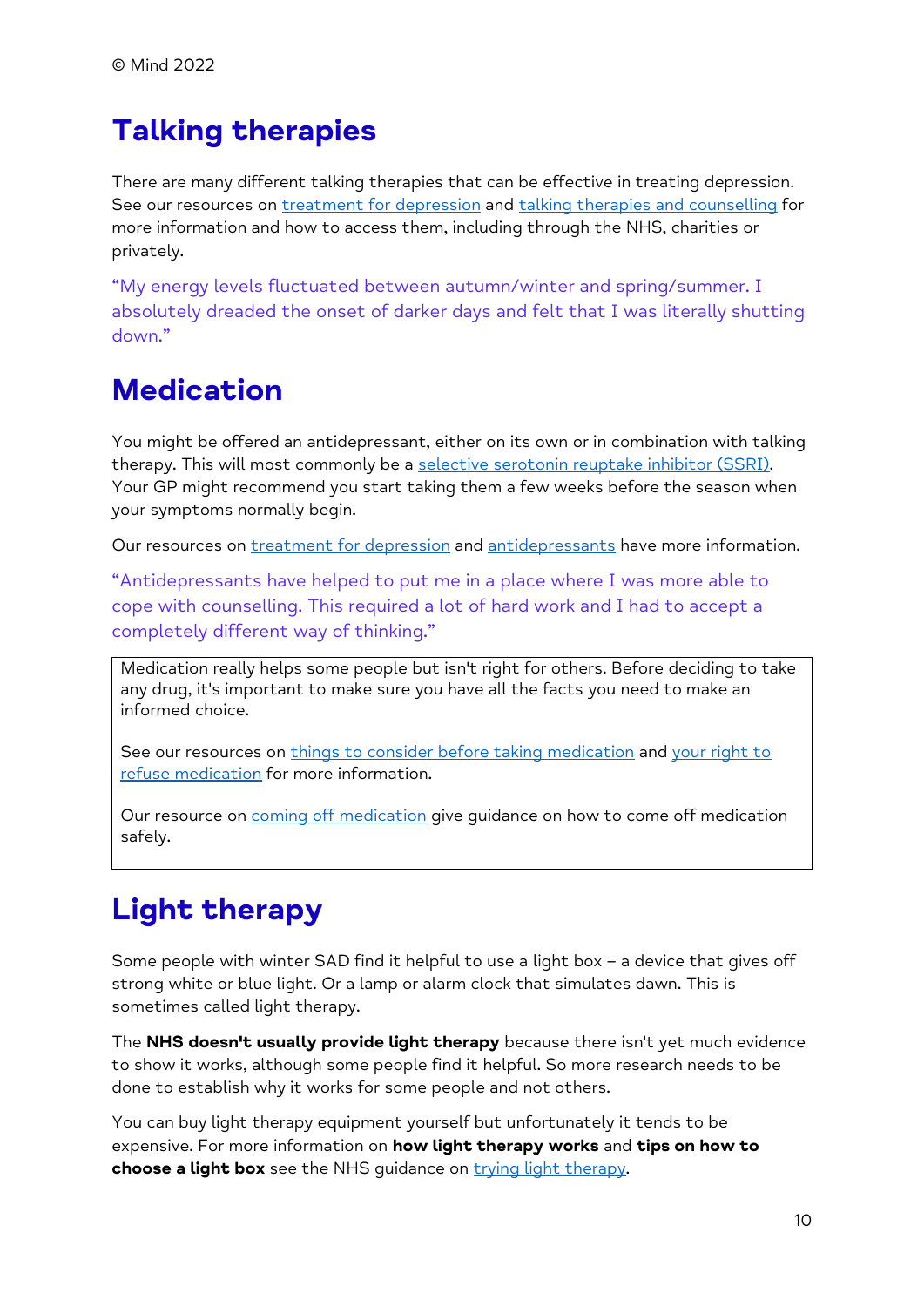Light therapy might not be suitable for you if you're using other treatments that can make your skin sensitive to light. For example:

- [St John's wort](https://www.mind.org.uk/information-support/drugs-and-treatments/complementary-and-alternative-therapies/st-johns-wort/)
- Some [antipsychotics](https://www.mind.org.uk/information-support/drugs-and-treatments/antipsychotics/)
- Some antibiotics

If you decide to try using a light box or lamp, you may wish to discuss this with your doctor who can advise on whether it's suitable for you to try. If you have existing eye problems or use a light box regularly, it's also a good idea to talk to an optician and to have regular eye check-ups.

"Using a light box wasn't perfect but the change was tangible. A real shift. I began to cope better with the dark days and didn't have the all-encompassing desire to get back into bed and stay there."

### **Other treatments**

You might also decide to try other treatments alongside, or instead of, talking therapies or medication. These might include:

- [Complementary and alternative therapies](https://www.mind.org.uk/information-support/drugs-and-treatments/complementary-and-alternative-therapies/)
- [Ecotherapy \(nature-based treatments\)](https://www.mind.org.uk/information-support/drugs-and-treatments/talking-therapy-and-counselling/ecotherapy/)
- [Arts and creative therapies](https://www.mind.org.uk/information-support/drugs-and-treatments/talking-therapy-and-counselling/arts-and-creative-therapies/)

Your doctor may be able to refer you to some of these. You can also contact your [local](https://www.mind.org.uk/information-support/local-minds/) [Mind](https://www.mind.org.uk/information-support/local-minds/) to find out what they have available.

# **What if I don't feel better?**

Your doctor should offer you regular appointments to check how you're doing, and see how well any treatment is working for you. Different things work for different people at different times, and if a particular medication or talking therapy doesn't work for you, your doctor should be able to suggest an alternative.

If you've tried a range of treatments and none of them have helped, speak to your doctor about this and they may be able to refer you for additional support.

For more suggestions, see our resource on [seeking help for a mental health problem.](https://www.mind.org.uk/information-support/guides-to-support-and-services/seeking-help-for-a-mental-health-problem/)

"I approached my GP and reported my symptoms but, as my antidepressant was increased, this just added another degree of sedation."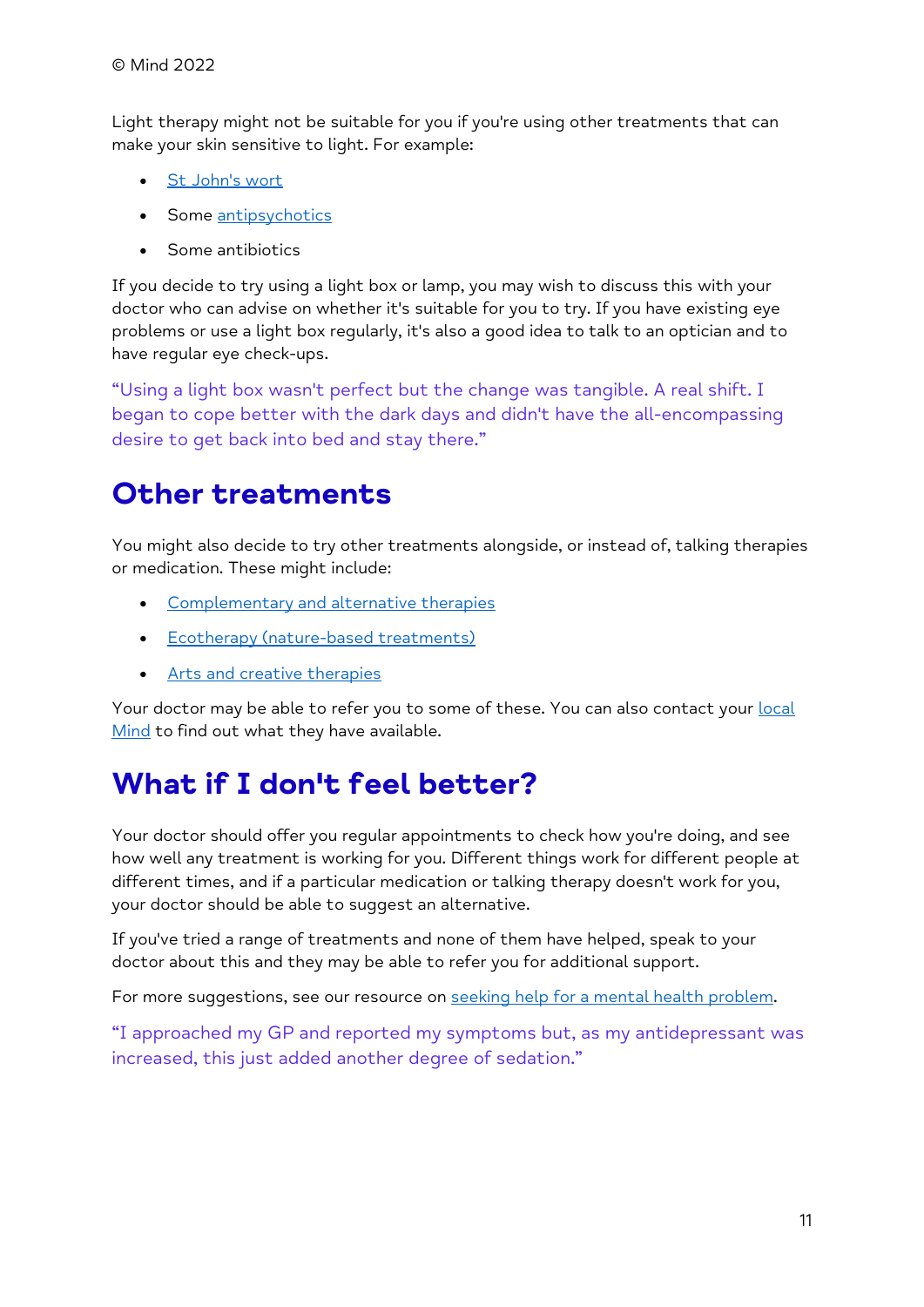# <span id="page-11-0"></span>**How can other people help?**

This information is for family or friends who want to support someone with SAD.

If you are supporting a friend or relative who is experiencing SAD it can be hard to know what you can do to help. This section has some suggestions of things you could try while also looking after your own wellbeing.

#### **Let them know you are there**

Lots of people can find it hard to open up about how they're feeling. One of the most important things you can do is let the person you're worried about know that you care and that it's ok to talk about what they're experiencing.

"Their self-esteem is very low in the winter months, particularly November and December, as the days get shorter."

### **Support them to seek help**

Supporting your friend or loved one to seek help can be really important. It can help to remind them that SAD is a recognised condition like many others, and that they deserve help and support.

You can read our information on [treatment](https://www.mind.org.uk/information-support/types-of-mental-health-problems/seasonal-affective-disorder-sad/treatment/) and [self-care for SAD,](https://www.mind.org.uk/information-support/types-of-mental-health-problems/seasonal-affective-disorder-sad/self-care/) and encourage them to seek help from their GP. See our resource on how to support someone else to seek [help](https://www.mind.org.uk/information-support/helping-someone-else/carers-friends-family-coping-support/) for more information.

"I can see my family members with winter SAD shutting down through autumn, until in winter they are prone to afternoon naps, shutting themselves away alone in a room, and have a lack of interest in anything."

# **Don't be critical**

If you've not experienced SAD yourself, it can be hard to understand why your friend or family member can't just 'snap out of it'. Try not to blame them. They are probably being very critical and harsh towards themselves already.

It's also important to not put pressure on them to feel or behave a certain way, for example expecting someone to be active and particularly happy in the summer.

#### **Be sensitive when talking about the weather**

It's common to describe certain types of weather as being good or bad, for example talking about 'nice weather' or describing rainy days as 'dreary' or 'miserable'.

This could make someone with SAD feel criticised or alone, so it might really help if you consider how you talk about different types of weather.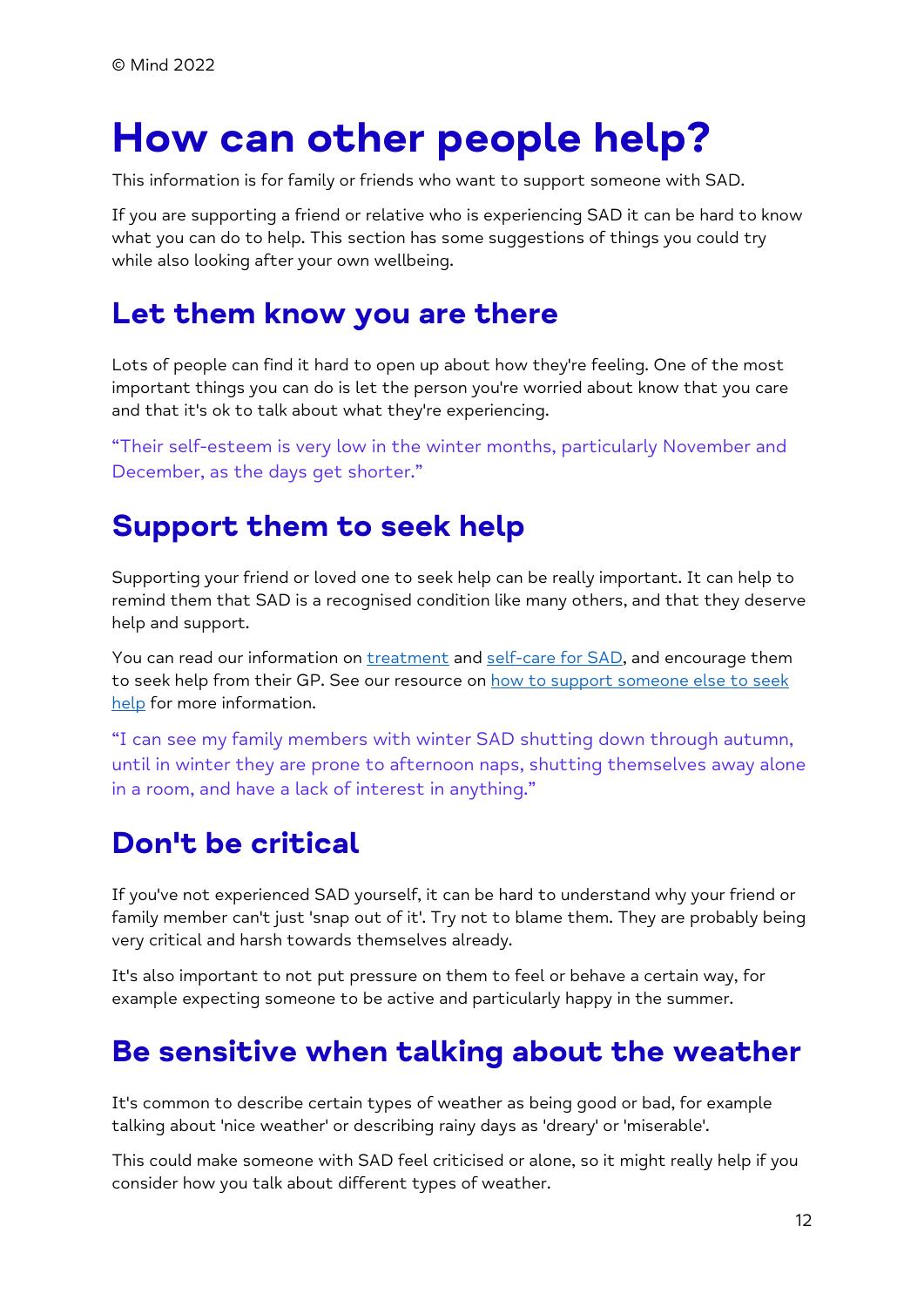### **Ask them what helps**

SAD can affect people in different ways, so it's important to ask your friend or loved one what support they would find most helpful, and what has or hasn't helped them in the past. They may just want your emotional support or there may be specific practical things you could do that could help them cope.

What people need can also change over time, so it is a good idea to check in with them regularly to see if anything has changed.

### **Help them to plan ahead**

If you have some idea when their symptoms are likely to start, you may want to plan things in advance that might help. For example, you could:

- Schedule time to offer practical support
- Plan activities to help them relax
- Make sure there will be people around to offer support

It may also help to avoid planning any activities during the period that they find particularly difficult, and to talk together about what demands they can cope with. For example, you might decide to avoid having guests during difficult times.

"I try to encourage my winter-suffering family members to think ahead and get helpful things organised for during their difficult time before winter starts, while they still have the energy and ability to do so."

# **Stay in touch**

SAD can cause people to feel very isolated. For example, if they don't feel up to joining in with social activities or they struggle to find things they can do during difficult times.

It could help to suggest things they might find easier to do such as, in the case of someone who feels worse in hot weather, doing indoor activities like watching a film together.

### **Look after yourself**

There are times when supporting someone can be challenging. So it's common to feel overwhelmed at times. It's important to look after your own mental health too. It may help if you:

• **Set boundaries and don't take too much on.** It's important to decide what your limits are and how much you are able to help them. Your needs matter too and you'll want to avoid becoming unwell yourself. See our resource on how to [manage stress](https://www.mind.org.uk/information-support/types-of-mental-health-problems/stress/) for more information.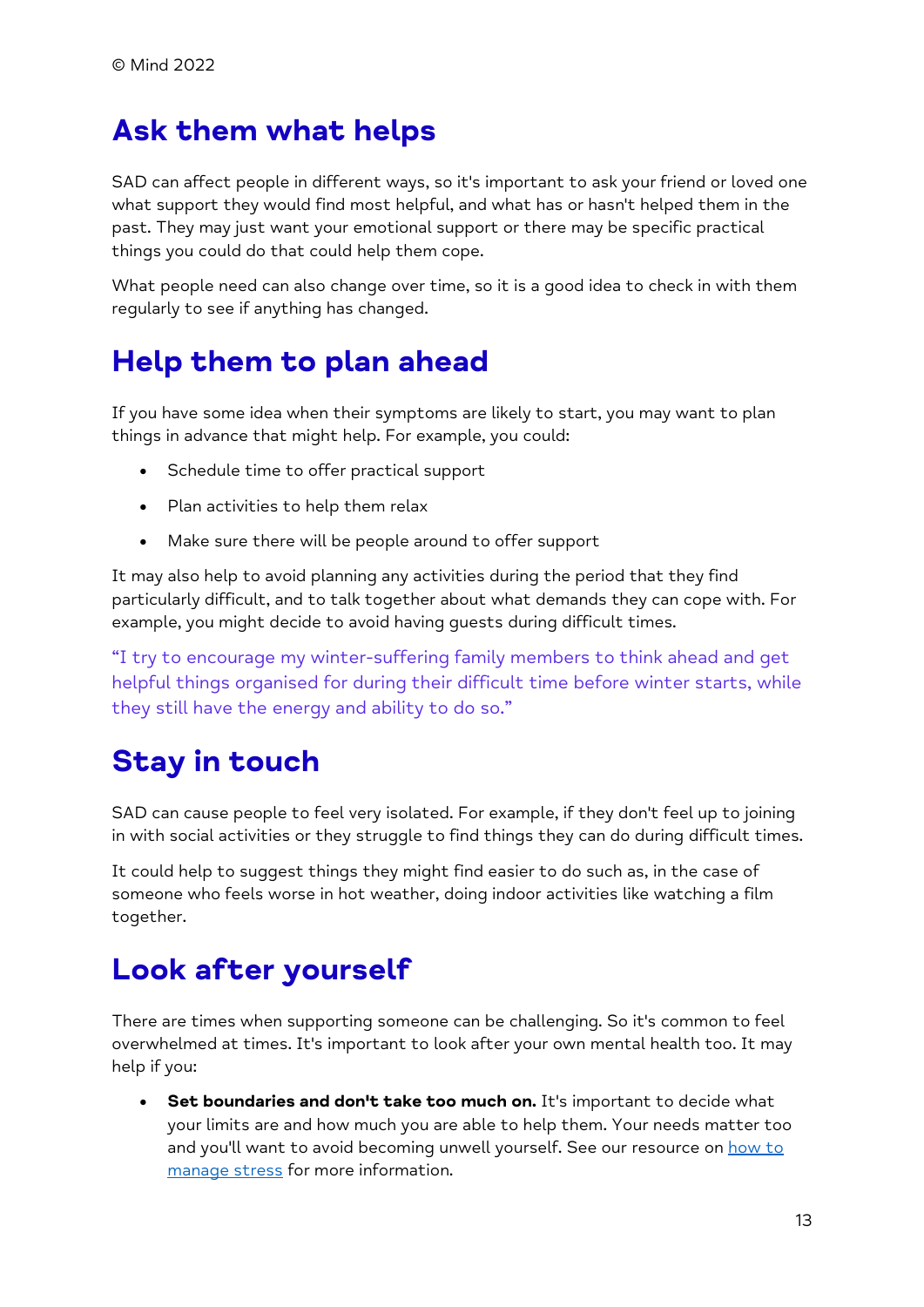- **Share your caring role with others, if you can.** It's often easier to support someone if you're not doing it alone.
- **Talk to others about how you're feeling.** You may want to be careful about how much information you share about the person you're supporting, but talking about your own feelings with someone you trust can help you feel supported too.
- **Find support for yourself.** The organisations in [useful contacts](https://www.mind.org.uk/information-support/types-of-mental-health-problems/seasonal-affective-disorder-sad/useful-contacts/) are there to support you too. It could also help to explore [peer support](https://www.mind.org.uk/information-support/drugs-and-treatments/peer-support/) and talking treatments.

For more suggestions, see our resources on how to cope when supporting someone [else,](https://www.mind.org.uk/information-support/helping-someone-else/carers-friends-family-coping-support/) [managing stress](https://www.mind.org.uk/information-support/types-of-mental-health-problems/stress/) and [looking after your wellbeing.](https://www.mind.org.uk/information-support/tips-for-everyday-living/wellbeing/)

# <span id="page-13-0"></span>**Useful contacts**

#### **Mind's services**

- [Mind's helplines](https://www.mind.org.uk/information-support/helplines/) provide information and support by phone and email.
- **[Local Minds](https://www.mind.org.uk/about-us/local-minds/) offer face-to-face services across England and Wales. These** services include talking therapies, peer support and advocacy.
- <u>[Side by Side](https://www.mind.org.uk/information-support/side-by-side-our-online-community/)</u> is our supportive online community for anyone experiencing a mental health problem.

### **Other organisations**

#### **Anxiety UK**

[03444 775 774](tel:+44-3444-775-774) (helpline) [07537 416 905](sms:+44-7537-416-905) (text) [anxietyuk.org.uk](https://www.anxietyuk.org.uk/) Advice and support for people living with anxiety.

#### **British Association for Counselling and Psychotherapy (BACP)**

#### [bacp.co.uk](https://www.bacp.co.uk/)

Professional body for talking therapy and counselling. Provides information and a list of accredited therapists.

#### **Campaign Against Living Miserably (CALM)**